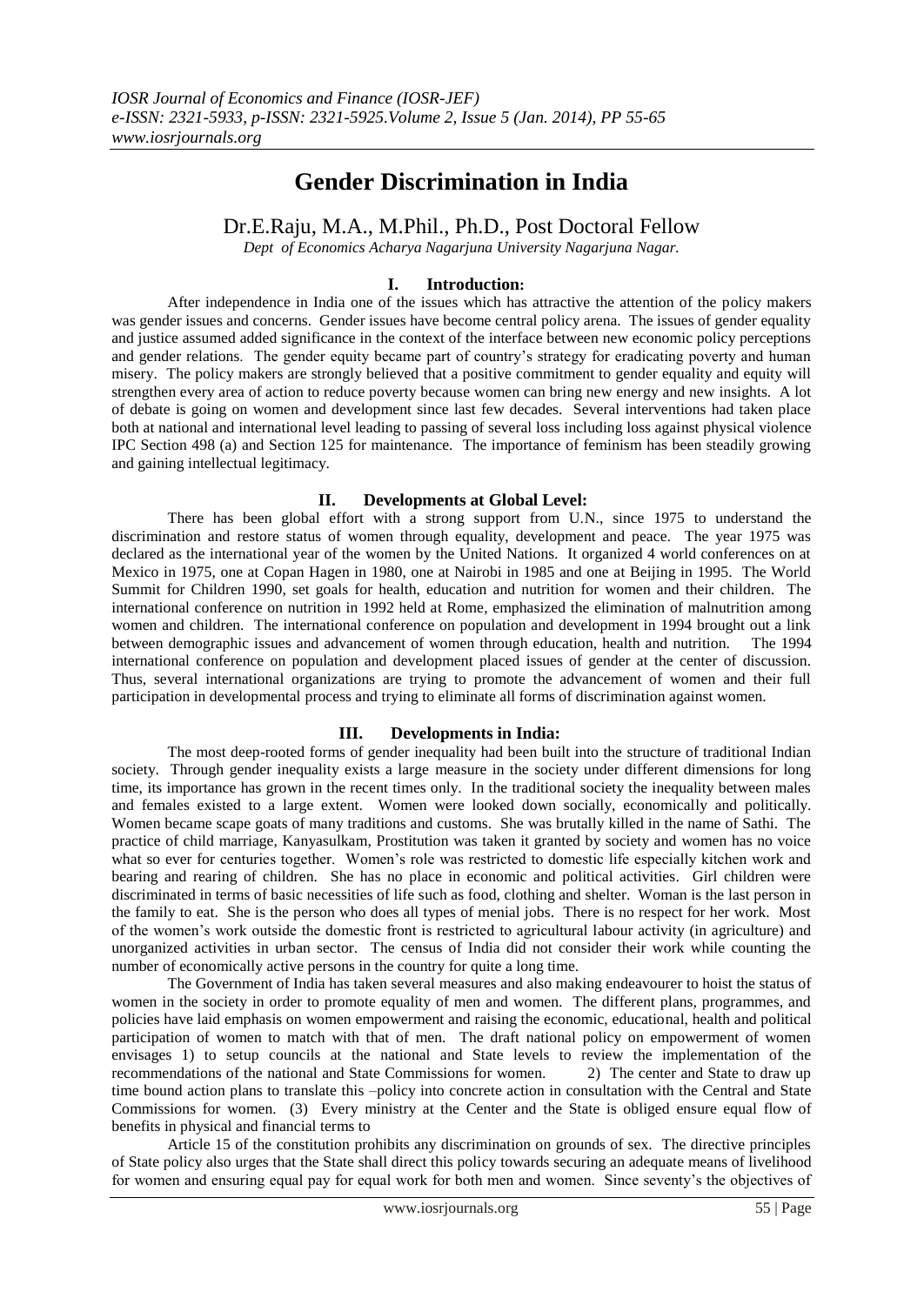raising the status of women and also been included in different five years plans. In the sixth five year plan emphasis was laid on raising the employment status of women. The seventh plan emphasized the need for human resource development in women. The eighth plan aims at enabling women to function as equal partners and implement social legislation for women effectively. The ninth plan has identified empowerment of women as an objective. The tenth plan also emphasis on women development.

The formulation of the national commission for women (N.C.M.) and the idea of setting of a national council for empowerment of women are encouraging steps in this direction. Also different state governments are also implementing several development measures for women"s health in general and re-productive health in particular. The lack of sex education among adult girls and re-productive health education among the married women are also cause of many preventable diseases. Empowering women regarding the own re-productive health care and effecting accountability of men towards women"s re-productive health are important for promoting women health status in the society.

Now with the efforts of national and international organizations several laws were passed and some laws were changed. But still women continue to suffer from many social and economic and political disadvantages, since the attitudes did not change as fast as the change in laws. Gender issues are ideologically motivated and need a change in mindset in terms of attitudes and behavior of both men and women of all dimensions.

## **IV. Objective and Data Base:**

The main objective of the present paper is to examine the gender discrimination in India in demographic social, economic and political context. The data required for the present paper was collected from secondary sources.

The women discrimination can be visualized on various angles. In a male dominated society like ours one has to accept that women are at the receiving end. The sex ratio is unfavorable to women and it has declined overtime. The literacy rates are low among women. The expectation of life is low for women in India up to the recent times. The opportunities and access to decision-making institutions are not equal to both men and women. There is clear division of labour among men and women, designating certain tasks exclusively to each and another. Mostly activities, which have low market value, are attached to women. Women mostly spend their time in household maintenance. There were also gender differences access and control over resources, which were important elements to consider in development, programmes especially where interventions may change the value of resource and reduce women"s access.

#### **Gender Ratio:**

Sex is an easily identifiable characteristic and its dichotomous nature presents few problems of classification. The sex structure of any population can be measured through the percentage of males in the population or masculinity proportion or the sex ratio. The sex ratio of the population thus may either be expressed as the number of males per thousand females or as the number of females per thousand males. The former definition is followed all over the world but the Indian census followed the later definition. The sex ratio above thousand indicates a high sex ratio while that below thousand indicates a low sex ratio.

Sex and age are the basic characteristics or the biological attribute, of any demographic group and affect not only its demographic but also its social economic and political structure, for the influence birth and death rate, internal and international migration, marital status composition, man power, the gross national product, planning, regarding educational and medical services and housing, etc. The attitude of society towards children, the youth and elderly people is effected by sex-age distribution of population. Sex and age are also very important because, they are visible, indisputable and convenient indicators of social status. Each individual is ascribed a certain status in society on the basis of sex and age. Similarly her/his expected role in the family and society is associated with sex and age. These are culturally determined and vary from one culture to another. Even with in the same culture, they may under go changes overtime. In the traditional Hindu family status is accorded on the basis of sex and age. Men are more important than women and older persons are more important than younger persons.

Plato, the greatest philosopher (427-347 BC) stated that the highest good was to be achieved; the citystate should have 5040 citizens and did not include women, children and slaves in this ideal number.

The sex ratio in India as always remind unfavourable to females. The sex ratio (M/F) was 1029 of males per 1000 females in 1901 and increased to 1072 in 2001 showing more and more preponderance of males in the population.

The sex ratio of the total population at a point of time is known as the overall sex ratio. Generally the overall sex ratios of the population of most countries fall within the narrow range of about 95 to 105. Any overall sex ratio out side this range is considered to be extreme and is the result of some unusual circumstances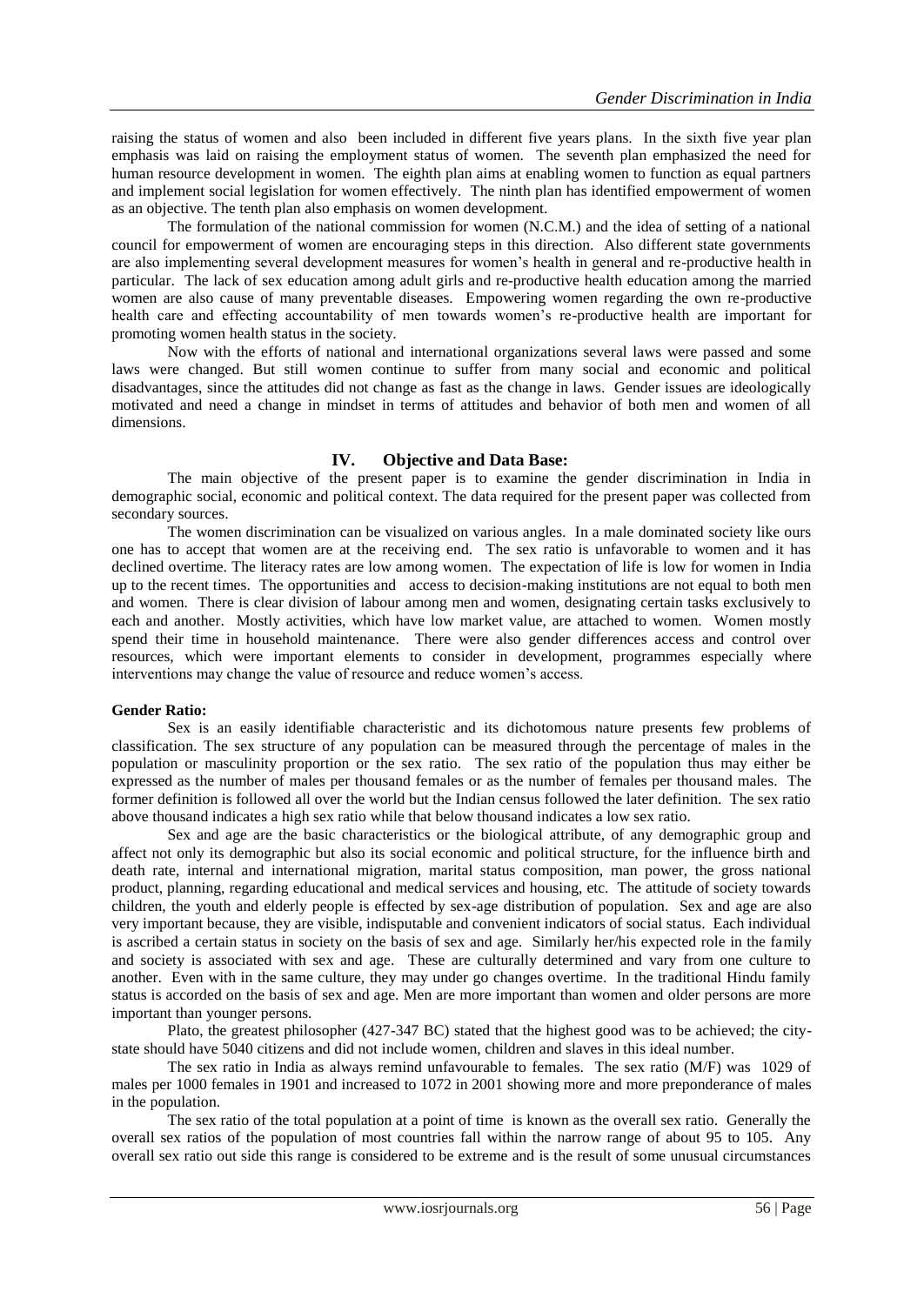such as heavy war causalities, excessive immigration are emigration. In general the overall sex ratios of the developing countries are on higher side while those of developed countries are below 1000.

#### **Factors Affecting overall sex ratio :**

The overall sex ratio is the result of the factors such as, the sex ratio of the new born babies are sex ratio at birth, the sex ratio of the deceased persons and the sex ratio of the net migrants.

**Sex ratio at Birth :** There is no 1:1 ratio of male and female births. The number of male babies is always slightly higher. Sex ratio of birth is above thousand. There are 105 male babies per thousand female babies. Sex ratio of birth is determined biologically. Nature is slightly more favourable to male at birth. The sex ratio at birth depends upon the sex ratios of two biological antecedent events that is sex ratio at the time conception and sex ratio of fetal losses of deaths. The sex of fetus is determined at the time of fertilization but there is no direct means of observing this ratio at conception. The indirect estimates suggest that the sex ratio at conception known as the primary sex ratio is much higher than the sex ratio of live birth or fetal deaths. The sex ratio of fetal deaths (gestation period of 20 weeks or more). In United States during 1940-44 was higher i.e., 119.8 as compared to that of live births i.e. 105.2. Through the sex ratio at birth is determined primarily by biological factors some demographic factors such as age of mothers and order of live births also influence the sex ratio. There appears to be an inverse relationship between age of the mothers and the birth order of the child on the one hand and the sex ratio at birth on the other. Among the lower order births, specially the first and second order births the sex ratios are higher, which means more male babies are born among the first and second bond. Lower order births are associated with the lower ages of mothers, hence the negative relationship between the age of the mother and the sex ratio of the births. As the sex ratio at birth is higher for first and second order births the result was an increased sex ratio of the births. After the first and second world wars in the European countries the sex ratio at birth had increased and some biologists believed that some meta biological force was in operation. Also, pre birth interventions such as sex selective abortions were performed after the pre determination of the sex of the fetus can influence the ratio at birth. In India, sex selective abortions were more common. A large number of couples practice induced abortions of the female fetus and hence sex ratio at birth has increasingly favourable to male babies.

**Sex Ratio of Deceased persons :** Differential mortality of the males and females is an important factor affecting the overall sex ratio and the sex ratio at various wages. Data and sex ratio of the dead in various countries indicate that with the exception of India, Pakistan and Bangladesh the value of sex ratios of diseased much above 1000. In other words more than thousand males per thousand females. The male fetus is biologically, more delicate than the female fetus. It means that even after the birth the male baby continues to be biologically disadvantaged. The fact is reflected in the higher male mortality rates not only in the first day, in the first week and in the first month and in the first year but throughout life. In fact, in most countries the crude death rates for males are higher than those of females. It has also been observed that the expectations of life at birth for females are almost universally higher than that for females including India. As age advances the sex ratio exhibits an increasingly numerical access of females according to 1959 census in Soviet Union there are 21 million more females than males. Wars widen the gap between males and females as is observed during the second world war period. The Holy Quraan permitted "Polygamy"(allowing male to marry maximum four females). Because females are access in number and they should not remain unmarried because of shortage of males.

**Sex Ratio at Net Migrants**: The third factor affecting the overall sex ratio of any population is sex ratio of the net migrants which essentially socio economic in nature. Migration is ordinarily sex selective but it cannot have significant impact on the sex structure of the population. In India, the sex ratio in urban areas is favourable to males because of male domination in internal migration.

| Sl. No.        | Year | <b>Gender Ratio F/M</b><br>per 1000 | Gender Ratio M/F per 1000 |
|----------------|------|-------------------------------------|---------------------------|
| (1)            | (2)  | (3)                                 | (4)                       |
|                | 1901 | 972                                 | 1029                      |
| $\overline{2}$ | 1911 | 964                                 | 1038                      |
| 3              | 1921 | 955                                 | 1047                      |
| $\overline{4}$ | 1931 | 950                                 | 1053                      |
| 5              | 1941 | 945                                 | 1058                      |
| 6              | 1951 | 946                                 | 1057                      |
| 7              | 1961 | 941                                 | 1063                      |
| 8              | 1971 | 930                                 | 1075                      |
| 9              | 1981 | 934                                 | 1071                      |
| 10             | 1991 | 927                                 | 1079                      |
| 11             | 2001 | 933                                 | 1072                      |

Table – 1 Gender Ratio in India, 1901-2001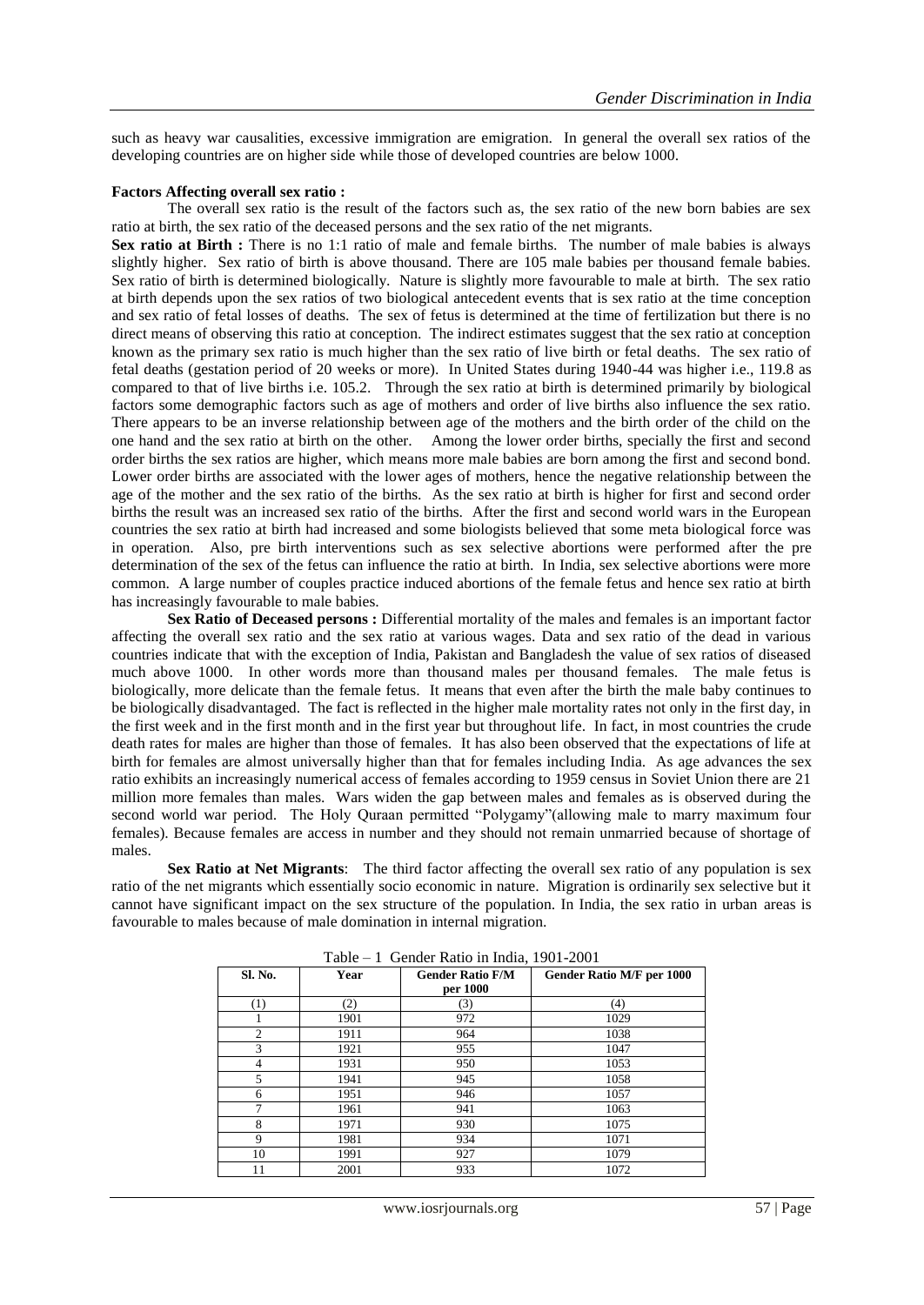Source: Census of India 1991, General Population – Part II B(1), Vol. 1.

Sex ratio is a crucial indicator of development in a population. The analysis is mostly used in sociological analysis. India is an exceptional country where females are less in number as compared to males, upto the last century. Women are fewer than men in almost all the states in India, except Kerala. However, the expectation of life for females crossed males in the recent years. In India discrimination against female sex is prevailing centuries together and the situation has deteriorate over time.

The sex ratio in India was presented in Table No. 1. The table reveals that this has declined to 927 in 1991, and increased slightly to 933 in 2001. This is a peculiar manifestation of continuing gender inequality and it accentuations are clearly observed in the Indian scenario. Table 1 and 2 clearly show sex discrimination existing in India and among States during 1901 and 2001. Most of the states in India registered a decline in sex ratio during the last one century. The highest decline was observed in Bihar, Orissa, M.P., Maharastra, Tamil Nadu and Gujarath. The states that have registered an important in the sex ratio are Himachal Pradesh, Kerala and Panjab. However, the deductive in sex ratio is low among the states of Andhra Pradesh, Haryana, Assam and West Bengal. The highest sex ratio is noticed in Kerala and lowest in Haryana in 2001.

| Sl. No.        | <b>State</b>            | 1901 F/M | 2001 F/M | <b>Change</b> | 2001 M/F |
|----------------|-------------------------|----------|----------|---------------|----------|
| (1)            | (2)                     | (3)      | (4)      | (5)           | (6)      |
|                | India                   | 972      | 933      | $(-)39$       | 1072     |
| $\overline{2}$ | Andhra Pradesh          | 985      | 978      | $(-)7$        | 1022     |
| 3              | Assam                   | 919      | 932      | $(-) 13$      | 1073     |
| $\overline{4}$ | Bihar                   | 1054     | 920      | $(-) 134$     | 1086     |
| 5              | Gujarath                | 954      | 921      | $(-) 33$      | 1086     |
| 6              | <b>Himachal Pradesh</b> | 884      | 970      | $(+) 86$      | 1131     |
| 7              | Haryana                 | 867      | 861      | $(-) 6$       | 1161     |
| 8              | Kerala                  | 1004     | 1058     | $(+) 54$      | 945      |
| 9              | Karnataka               | 983      | 963      | $(-) 20$      | 1037     |
| 10             | Orissa                  | 1037     | 972      | $(-) 65$      | 1029     |
| 11             | Maharastra              | 978      | 922      | $(-) 56$      | 1085     |
| 12             | Madhya Pradesh          | 990      | 920      | $(-)70$       | 1087     |
| 13             | Panjab                  | 832      | 847      | $(+) 42$      | 1144     |
| 14             | Rajasthan               | 905      | 922      | $(-) 17$      | 1085     |
| 15             | <b>Uttar Pradesh</b>    | 937      | 898      | $(-)39$       | 1114     |
| 16             | Tamil Nadu              | 1044     | 986      | $(-) 58$      | 1014     |
| 17             | West Bengal             | 945      | 919      | $(-) 26$      | 1071     |

Table – 2 **Sex Ratios in India and Major States (Female/Male\) 1901 and 2001**

Source: Census of India 1991 and provisional Population Tables 2001

Sex discrimination is more pronounced among young age groups which is called Jovialitive sex ratio. Sex discrimination exists in the specific age groups especially at the very young ages and in the childhood ages. The childhood sex ratio was 945 in 1991, and 927 in 2001 in India. Similar situation was observed among the different states in India. In Andhra Pradesh in 1991 and it declined to 939 in 2001 and in Kerala the childhood sex ratio was 958 in 1991 and it increased to 963 in 2001.

#### **Factors for paucity of females in India:**

- 1. Higher mortality of females (young girls, maternal mortality, female infanticide)
- 2. Change in sex ratio at birth (Because of sex selectivity induced abortions) is becoming more and more favourable to men.
- 3. To a certain extent differential under counting (however differential under counting of girls cannot explain the decline in child sex ratio during 1981-91 and 1991-2001.)

Throughout the census history of India till 1991 the main factor responsible for numerical deficit of females was access female mortality. Praveen Visaria observed that access of males is due to unusually high mortality among females compared to that of males in India. Amarthya Sen felt that there are 37 million women missing in India.

Of more concerned was increase in the sex ratio of child population from 1004 males per 1000 females in 1981 to 1058 males per 1000 females in 1991. The census of India 1991, probe survey noticed that 6 million live births that occurred during 1981-91, the sex ratio at birth worked out to be 1120 boys per 1000 girls. The results of 2001 census further indicated that altogether the overall sex ratio has declined from 1079 males per 1000 females to 1072 in 2001. The sex ratio of the child population has sharply increased from 1058 in 1991 to 1078 in 2001. Thus, the proportion of boys among new born babies is increasing sharply and it is commonly assumed to be the result of rapid spread of the use of ultra sound and amniocentesis for sex determination and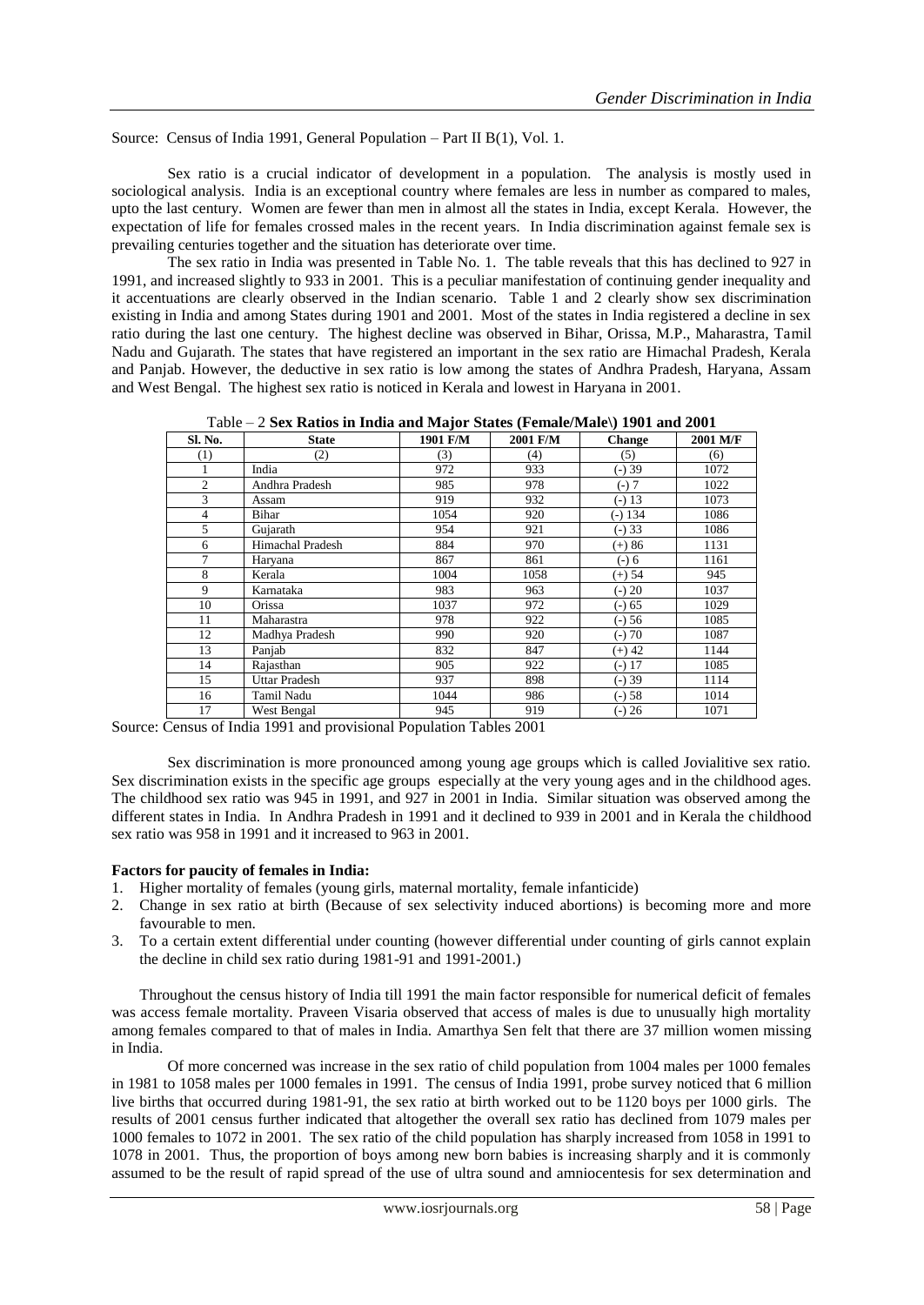subsequent sex selective induced abortions. Amarthya Sen refers to abortions of female fetus after determination of the sex of the fetus as natality in equality. He designated the use of ultra sound as hi-tech sexism.

The census findings of high sex ratio of young children are confined in the result of the National Family Health Survey – 2 (1998-99) and NFHS-3 (2006). These surveys also showed that ultra-sound amniocentesis are often used for sex determination leading to selective sex abortions consistently over the decade. It is observed by Arnold, Kishore and Roy that the legislation protecting the test of pre-sex determination has failed. What is needed is a change the basic conditions such as strong and persistent son preferences, the generally low status of women, white spread practice of dowry and considerable acceptance of sex selective abortion.It is well known that both the structure of the Indian economy, polity and society and path of development pursued so far have served to sustain exuberant inequality among dimensions. One such important dimension is gender inequality. Reproduction often becomes a determinant of the status of women in our society. Today there is a need to give out health care system from curative to preventive. Health problems of adolescent and young adults of both the sexes vary widely. "Catch them young" is a slogan widely recommended to bring about desired attitudinal changes for gender equality.

| 1 aviv<br>$\sigma$ Life Expectancy at Different in Highland $\sigma$ |         |                                 |                  |       |           |  |  |  |  |  |
|----------------------------------------------------------------------|---------|---------------------------------|------------------|-------|-----------|--|--|--|--|--|
| Sl. No.                                                              | Year    | Life expectancy at Birth (year) | Abs. Differences |       |           |  |  |  |  |  |
|                                                                      |         | М                               |                  | $M+F$ | $F-M$     |  |  |  |  |  |
|                                                                      |         | (3)                             | (4)              | (5)   | (6)       |  |  |  |  |  |
|                                                                      | 1950-51 | 32.4                            | 31.7             | 32.1  | $(-) 0.7$ |  |  |  |  |  |
|                                                                      | 1960-61 | 41.9                            | 40.6             | 41.3  | $(-) 1.3$ |  |  |  |  |  |
|                                                                      | 1970-71 | 46.4                            | 44.7             | 45.6  | $(-) 1.7$ |  |  |  |  |  |
|                                                                      | 1980-81 | 50.9                            | 50.0             | 50.4  | $(-) 0.9$ |  |  |  |  |  |
|                                                                      | 1990-91 | 58.1                            | 58.6             | 58.3  | $(+) 0.5$ |  |  |  |  |  |
| h.                                                                   | 1992-93 | 60.4                            | 61.2             | 60.8  | $(+) 0.8$ |  |  |  |  |  |
|                                                                      | 1996-01 | 62.3                            | 65.3             | 65.6  | $(+)$ 1.6 |  |  |  |  |  |
|                                                                      | 2001-06 | 63.8                            | 66.9             | 65.6  | $(+)$ 1.6 |  |  |  |  |  |

Table – 3 **Life Expectancy at Birth in India 1951-93**

Source: 1. Economic Survey of India 1996-97

2. HRD 1997, PP. 164. Index: M- Male F- Female

The World Bank in its recent report pointed out that maternal mortality is very high in India. The World Bank in its report further revealed that there is an excess maternal morbidity and mortality resulting from physical assaults such as rape, burning, beating. The abortion related mortality and morbidity seems to be high especially in the rural areas. The pre-pondarance of illegal unscientific and traditional methods of abortion in rural areas, caused a lot of damage to women"s health in general and re-productive health in particular.

The document on national perspective plan for women (1993-2000) of government of India summarizes the health situation of women as was characterized by malnutrition , disease, disability and even death at critical stages of their lives, namely, early childhood. Adolescence, and re-productive phase. Neglect of women"s health and nutrition is so serious that it out weighs women"s natural biological tendency to live longer than men. 100 Million women are missing every year. Huge investments in the field of health have great importance as far as maintenance of human capital is concerned. Table  $-3$  provides information on life expectancy at Birth for both males and females. The table clearly shows that life expectancy is higher for males as compared to females. However, in the recent times the expectation of life is higher for females as compared to males. During the period 1986-01, the expectancy of life is 62.3 years for males whose as 65.3 years for females. The females have 1.6 years of more life than males and as per the projections, for the period 2001-06, the male expectancy will be 63.8 years and for females 66.9 years and for females 66.9 years.

# **Maternal Mortality Rate:**

Maternal mortality refers to deaths due to pregnancy related causes. The maternal mortality rate is very high in India (437) in 1994. It shows an increasing tendency. The high rate is attributed to unwanted, unplanned pregnancies, malnutrition, lack of regular medical consultation, lack of knowledge of health care, illiteracy, poverty less access to medical care in proper time women"s health in India states that India accounts for almost 25 per cent of world"s maternal deaths and number of pregnancy related deaths in rural areas are still highest in the world. Nutrition survey in India, indicates that majority of women in India suffer from anemia and other nutrition deficiencies. A number of children are suffering from health diseases. The maternal mortality is high in India because of social and economic factors. Most of these deaths are preventable because it is only reflection of women"s nutrition, poor health states and high fertility of poor acces to utilization of health seminars etc., The accessibility and availability health provides is one of the important factors that determinate maternal mortality. Since prodders must take special care to pregnant adolescents as a high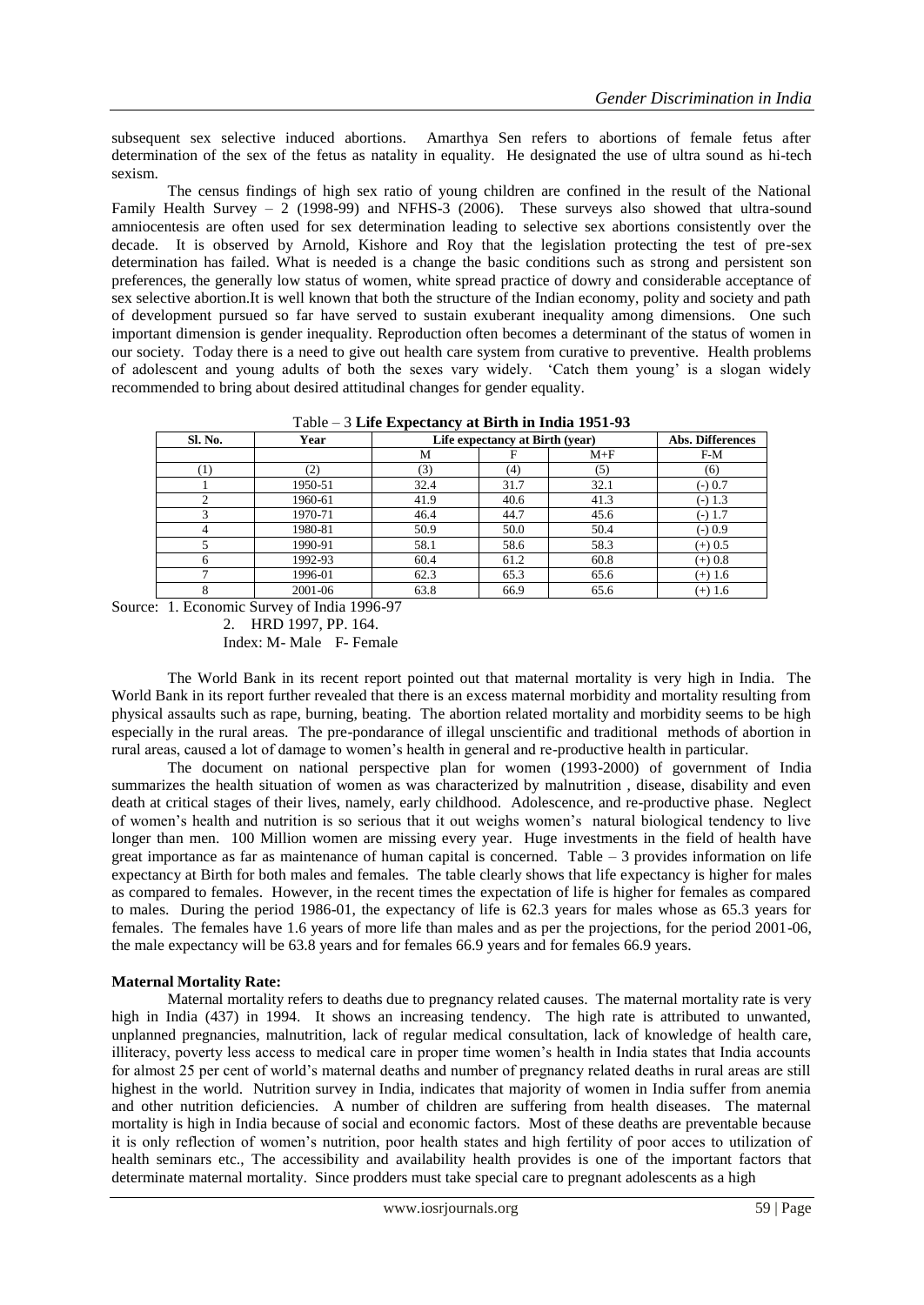## **Age at Marriage:**

The age of marriage is very low in India. Universality of marriage and child marriages are very much prevalent in India. Even though Sarada Act was passes as early as 1929 with a view to eliminate child marriages and uplift the dignity of women still 50 per cent of the women in the country are getting married less than the legal age of marriage (18 years). The prevalence of spinster ship is very less in India since it is associated with social stigma. Even women who are physically and mentally handicap also get marry for some reasons or the other.

| Sl. No. | Year | <b>Mean age at Marriage</b> |        |      | Absolute increase (years) |
|---------|------|-----------------------------|--------|------|---------------------------|
|         |      | Male                        | Female | Male | Female                    |
|         |      |                             | ٠4٠    |      | 61                        |
|         | 1961 | 21.6                        | 16.1   |      |                           |
|         | 1971 | 22.4                        | 17.2   | 0.8  |                           |
|         | 1981 | 23.3                        | 18.3   | 0.9  |                           |
|         | 1991 | 23.8                        | 18.7   | U.J  | V.4                       |
|         | 1992 | 25.0                        | 20.0   | ۰.,  |                           |

Table – 4 **Age at Marriage in India 1951-1991**

Source: S.N. Agarwala, India"s Population Problems, Magrow hill, New Delhi, 1981.

Table 4 provides information on age at marriage in India. The marriage is low for females as compared to males. Though the absolute increase in the age of marriage is high as compared to males still there is need for increased age of marriage for men in India as it is associated with social and economic development of the women.

He recommended that women should not get married between the ages of 16 and 20 and marriage is made compulsory between these ages. In ancient Spartha, marriage considered as an institution created by the legal and political system to provide the state with inhabitants and citizens. The real purpose of marriage was procreation of children. Celibacy was punishable by law and denounced in public. Athenian customs and laws encouraged frequent child bearing. When over population occurs Greeks encouraged abortion and exposure to new born babies leading infanticide.

Traditionally the Hindu religion has laid stress on marriage and begetting of children. Even today marriage is universal. A man after Brahmacharyam (a period of pursuit of knowledge as student) enters Grihasthasharam by getting married. The aims of Hindu marriage are Dharma, Praja (progeny) and Rathi (pleasure). For the women marriage is essential because though a man goes through several sacraments throughout his life, marriage is only sacrament that she is allowed. Procreation is the second aim of Hindu marriage and brining forth a son is necessary since putra is needed to save parents from Punnaminaraka (Hell). Daughter is only desire because kanyadanam adds to the punya of the parents. The newly married Hindu couples have therefore received blessings from their elders "may you have eight sons and five daughters". Then itself there is lot of discrimination between in the possession of getting children. Till recently the Hindu could legally have more than one wife, one of the main reasons for securing the second wife being childlessness.

# **Early Child Bearing and Other Social Factors:**

Early child bearing is associated with high risk of pregnancy since women will not attain proper physical and mental maturity by that time. Spontaneous abortions, fetal deaths are very high among women getting married early. The prevalence of primary sterility is also very high among women marrying below 18 years of age. Early child bearing is the one of the reasons for high maternal mortality in the country.

Fertility is very high in India, as compared to other developing countries. Greater frequency of births will lead to higher maternal mortality. Several studies show that maternal mortality is high among women having high parity. Spacing of children is associated with less maternal mortality. More the spacing less the risk of maternal mortality and vice versa. The postpartum amenorehea is also very low in India. The tradition of breast-feeding the child is slowly disappearing and most children now a days are bottle fed rather than breastfed. Most of the deliveries take place at home and not in the hospitals. Hospital deliveries are safer as compared to home deliveries. Most of the deliveries are attended by local Mantrasaani or relative rather than a doctor or a nurse. The umbilical card is being cut by traditional knife and not by any sterilized material. There is proper pre-natal or anti-natal care. Since female literacy is very low many women do not have the knowledge of conception, child bearing and rearing. They do not know how a child is born. The human anatomy and physiology is not at all known to many women in the country. Majority of the women in the country still believe that children are God given andthey are only instrumental. They believe in the concept "Naru posina vaadu Neerupoyyada ? " . Instead taking proper pre-natal and anti-natal care they depend on God for every thing thus all these factors led to high maternal mortality in the country which in turn reflected in the low and declining sex ratio.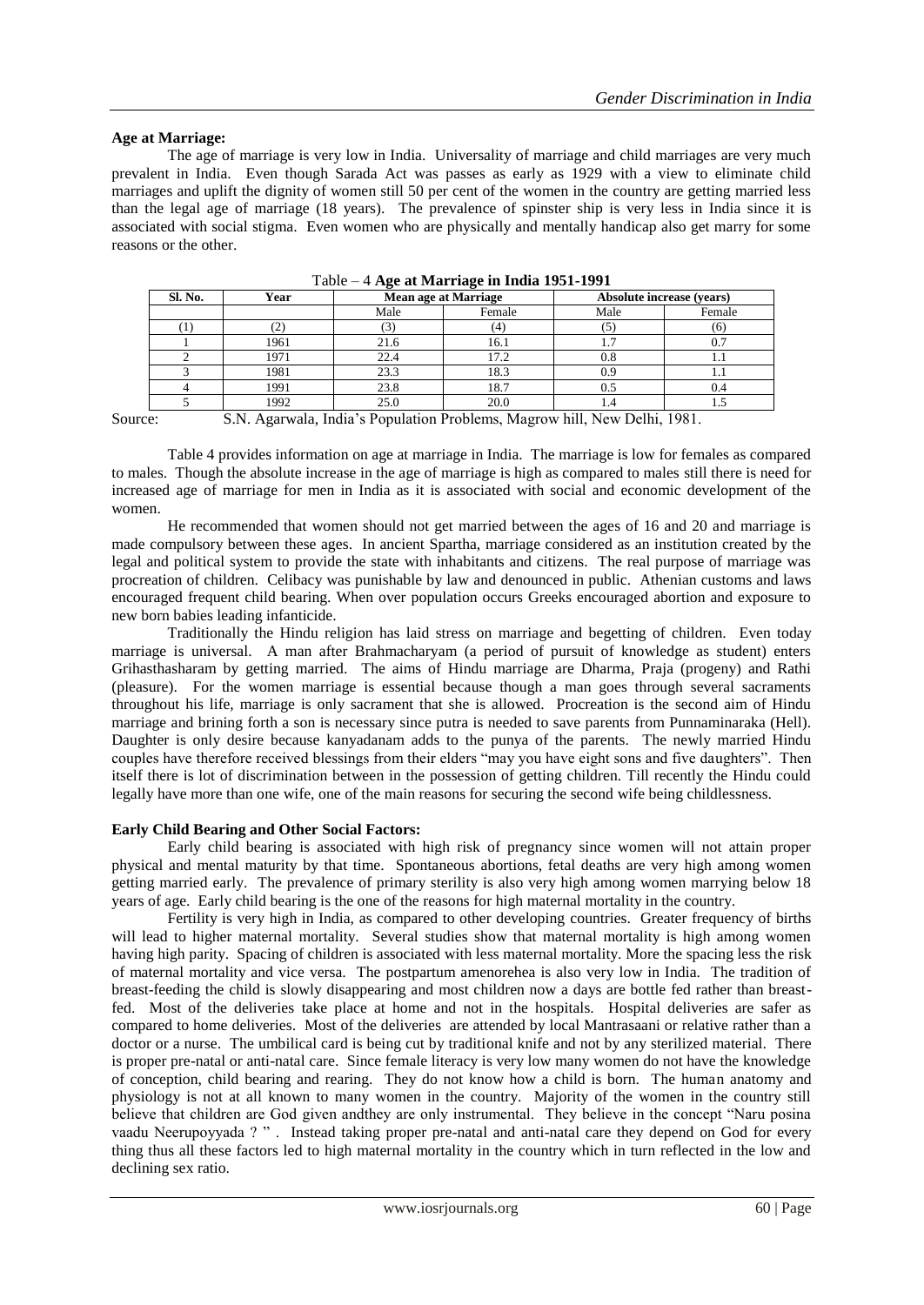# **Feticide:**

A number of factors including neglect of female infants and children and greater male rather than female access to improved health care and education are responsible for declines in sex ratios. The decline in sex ratio at birth is due to the practice of female feticide (identifying the sex of the fetus and Killing) and practice of female infanticide that killing of an infant because it is a female. Though foeticide is a recent development, female infanticide is much longer history in India.

# **Abortion:**

Abortion is as old as man. Both spontaneous and induced abortions were prevalent for long time India. In 1970s a survey conducted in Bombay hospitals revealed that 12 per cent of women who were admitting for medical termination were teenagers of less than 18 years of age and 92 per cent of them are unmarried. In the case of rape and in unforeseen social and economic, circumstances abortion is the only alternative. Because of high incidence of abortion, women"s health is affected. Even though the risk associated with normal abortions is not very high, but repeated abortions are associated with high risk of mortality and morbidity. Female foesticide is of recent origin in our country, since the technology for identifying the sex of the fetus has come into use only recently and the necessary facilities are confined to mostly to urban areas.

## **Female Infanticide:**

Murder or deliberate neglect of infant to induce death has been known to occur to many human societies across space and time. The wide spread practice of infanticide in  $19<sup>th</sup>$  century in India was extensively documented in the literature on British India, especially in North India. Even though female fetus is biologically stronger than male fetus in practice there are less girl children than male children. Female infanticide has spread widely in rural areas. The practice of female infanticide cannot be tackled in isolation. It is an extreme and particularly reprehensible form of violence against women in our society. In the long run only a broad and successful movement to transform the structure and policies of our economy and society in a democratic direction can eliminate all forms of violence against women. To tackle the problem of over population Plato recommended infanticide, exposure and abandonment of deformed infants on grounds of eugenics.

## **Infant Mortality:**

Infant mortality is considered to be a fairly sensitive index of the health condition of population in a society. it is affected by both biological and environmental factors. Apart from genetic factors, the age of the mother, order of birth, spacing of children play a very significant role in determining the level of infant mortality in society.

Infant mortality in India has declined over time. The rate was 146 in 1951 and 1961, 129 in 1971, 110 in 1981, 80 in 1991 and 70 in 2001. the infant mortality rate is very high among female children as compared to male children. Health care is very poor among female children as compared to male children leading to high infant mortality among female children. the decline in infant mortality is a precondition for acceptance of small family norm in the country.

# **Child Mortality:**

Child mortality refers to mortality in less than 5 years of age for 1000 live births. Childhood deceases, child malnutrition, lack of safe drinking water, are some are the reasons for child mortality in India. The child mortality rate is very high among female as compared to male children. during the period 1979-81, the male child mortality was 41 as against female mortality of 44.8 similarly during 1989-91 the male child mortality was 26.3 as against 26.9 among females in India. There exists clear discrimination in child mortality between male and female children and there is every need to curb the same.

#### **Son Preference:**

In patriarchal society there is strong son preference. The desire is in line with aspirations emerging from an increasingly consumerist culture leading to practice of female foeticide. People believe that son is preferred to save parent from 'Punnai Narakam'. Son is preferred to maintain family's surname and hire ancestral property. Strong preference for male child reflected in health care. The birth of a male child is a cause for celebration, while the birth of female child is a state of commensuration. Thus, son preference leads to low sex ratio in India.

# **Family Planning Acceptance:**

Women bare gigantic share of family planning burden especially in the rural India. The complications arising after tubectomy and IUD and side effects of oral pills have further shacked the health of the rural women. Male members are not coming forward to share the burden of family planning. There is a myth and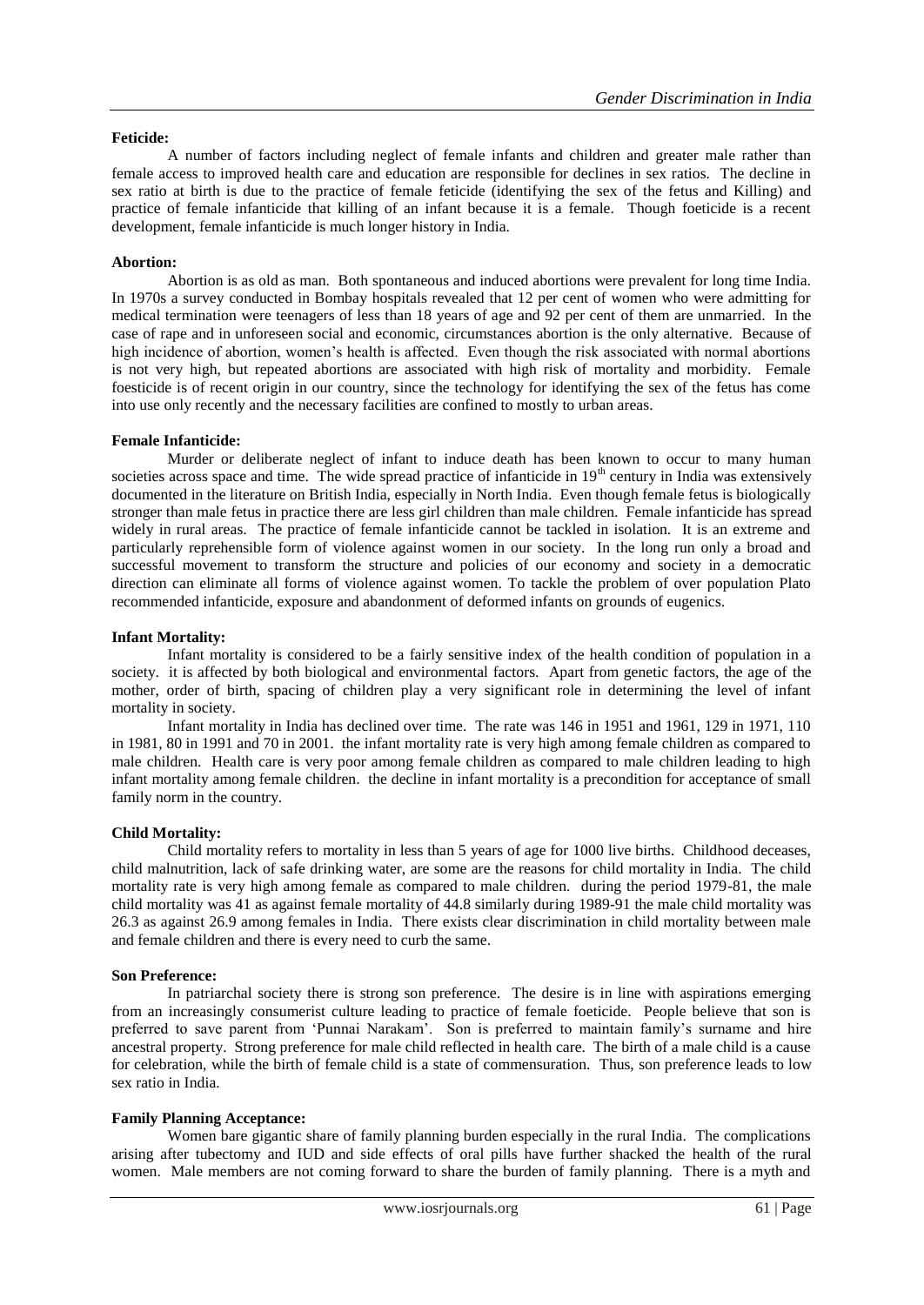fear among people that men will become impotent by undergoing vasectomy operation. That is most of women along care under going family planning operations. That is most of the women along are under going operations. Due to poverty some women are becoming victims of STD, TB, Goiter, etc. Thus, women"s health is affected finally leading to low sex ratio in the country.

#### **Under Counting of Women:**

One of the main reasons for gender inequality in India may be under counting of women in India. There is lot of social stigma associated with counting of women. The information with regard to female members of the family is mostly kept secret as compared to men. There is lot of bias and under reporting about women due to cultural factors. In a family where there are only daughters the possibility of under reporting is very high. If they are divorced women or widowed women in the family, the possibilities of under reporting are also high. Thus, under counting is one of the main reasons for enumeration of low females in the country.

Thus all these factors put together has led to gender inequality in India. There is need to empower the women in India by bringing changes in the reproductive health of women. Also there is need to empower the women through social, economic and political measures.

#### **Social Inequalities:**

Women are discriminated against men historically in terms of education, health and social justice. Education plays a crucial role in improving the possibilities for personal growth. Similarly, cultural norms, values, and customs are no less important in determining the women"s life choices and physical and mental well being. The linkages between the culture, women"s education and health are important to improve the status of women in the society.

#### **Literacy:**

Literacy is the crucial social sector component and women are totally neglected until recent times in this sector. Illiteracy is a root cause for all other types of discriminations. Female literacy rate was less than 10 per cent before attaining independence in India. The rate was 0.69 per cent in 1901, 1.05 per cent in 1911, 1.81 per cent in 1921, 2.93 per cent in 1931, 7.3 per cent in 1941, and 8.86 per cent in 1951. In 1961 hardly 15.34 per cent of women are literate. As per 2001 census, 54.16 per cent of women are literate. Table 5 provides information on literary throughout the century in India. Similarly Table – 6 provides information in enrolment of students in India at the Primary, Middle and High school level. The table clearly shows that the enrolment ratios are much lower for girls as compared to boys form primary to high school level. Table – 6 provides information on the enrolment of students at secondary level in the rural and urban areas. Gender inequalities exists not only in the rural areas but in urban areas too. Even though female literacy has grown over the past century, a number of females who remained as illiterate increased overtime. There were hardly about 10 crores women who were illiterate (0.69 per cent) in 1901. But there are about 23 crores women who are illiterate in 2001. the illiteracy level in absolute terms has almost doubled even though literacy rate has increased over time. We all believe that if one male person in the family is literate, he along is literate, where as if one women in the family is literate the entire family will be literate.

|         | $1$ ave $-$ 3 Literacy Nate in Higha $-$ 1731-2001. |                                          |        |       |  |  |  |  |  |
|---------|-----------------------------------------------------|------------------------------------------|--------|-------|--|--|--|--|--|
| Sl. No. | Year                                                | <b>Literacy population in Percentage</b> |        |       |  |  |  |  |  |
|         |                                                     | Male                                     | Female | Total |  |  |  |  |  |
|         |                                                     |                                          | (4.    |       |  |  |  |  |  |
|         | 1951                                                | 27.2                                     | 8.9    | 18.4  |  |  |  |  |  |
|         | 1961                                                | 40.2                                     | 22.0   | 28.3  |  |  |  |  |  |
|         | 1971                                                | 46.0                                     | 28.5   | 34.5  |  |  |  |  |  |
|         | 1981                                                | 53.4                                     | 28.5   | 41.4  |  |  |  |  |  |
|         | 1991                                                | 64.2                                     | 39.2   | 52.2  |  |  |  |  |  |
|         | 2001                                                | 75.9                                     | 54.2   | 65.4  |  |  |  |  |  |

Table – 5 **Literacy Rate in India – 1951-2001.**

Source: Census of India 1991 and provisional Population tables 2001

| Table – 6 Progress of Enrolment in India 1950-'51-'97-'98 (In lakhs) |  |  |
|----------------------------------------------------------------------|--|--|
|----------------------------------------------------------------------|--|--|

| Sl. No. | Year    |             | Primary I-V |       | Middle VI-VIII |       | <b>High School</b> |             |       |       |
|---------|---------|-------------|-------------|-------|----------------|-------|--------------------|-------------|-------|-------|
|         |         | <b>Boys</b> | Girls       | Total | <b>Boys</b>    | Girls | Total              | <b>Boys</b> | Girls | Total |
|         | (2)     | (3)         | (4)         | (5)   | (6)            |       | (8)                | (9)         | (10)  | (11)  |
|         | 1950-51 | 13.8        | 5.4         | 19.2  | 2.6            | 0.5   | 3.1                | 1.3         | 0.2   | 1.5   |
|         | 1960-61 | 23.6        | 11.4        | 35.0  | 5.1            | 1.6   | 6.7                | 2.7         | 0.7   | 3.4   |
|         | 1970-71 | 35.7        | 21.3        | 57.0  | 9.4            | 3.9   | 13.3               | 4.9         | 1.7   | 6.6   |
|         | 1980-81 | 45.3        | 28.5        | 73.8  | 13.9           |       | 20.7               | 7.6         | 3.2   | 10.8  |
|         | 1990-91 | 58.1        | 41.0        | 99.1  | 20.9           | 12.4  | 33.3               | 14.0        | 6.9   | 20.9  |
|         | 1997-98 | 44.0        | 33.4        | 77.4  | 36.6           | 19.1  | 45.7               | 31.9        | 21.0  | 52.9  |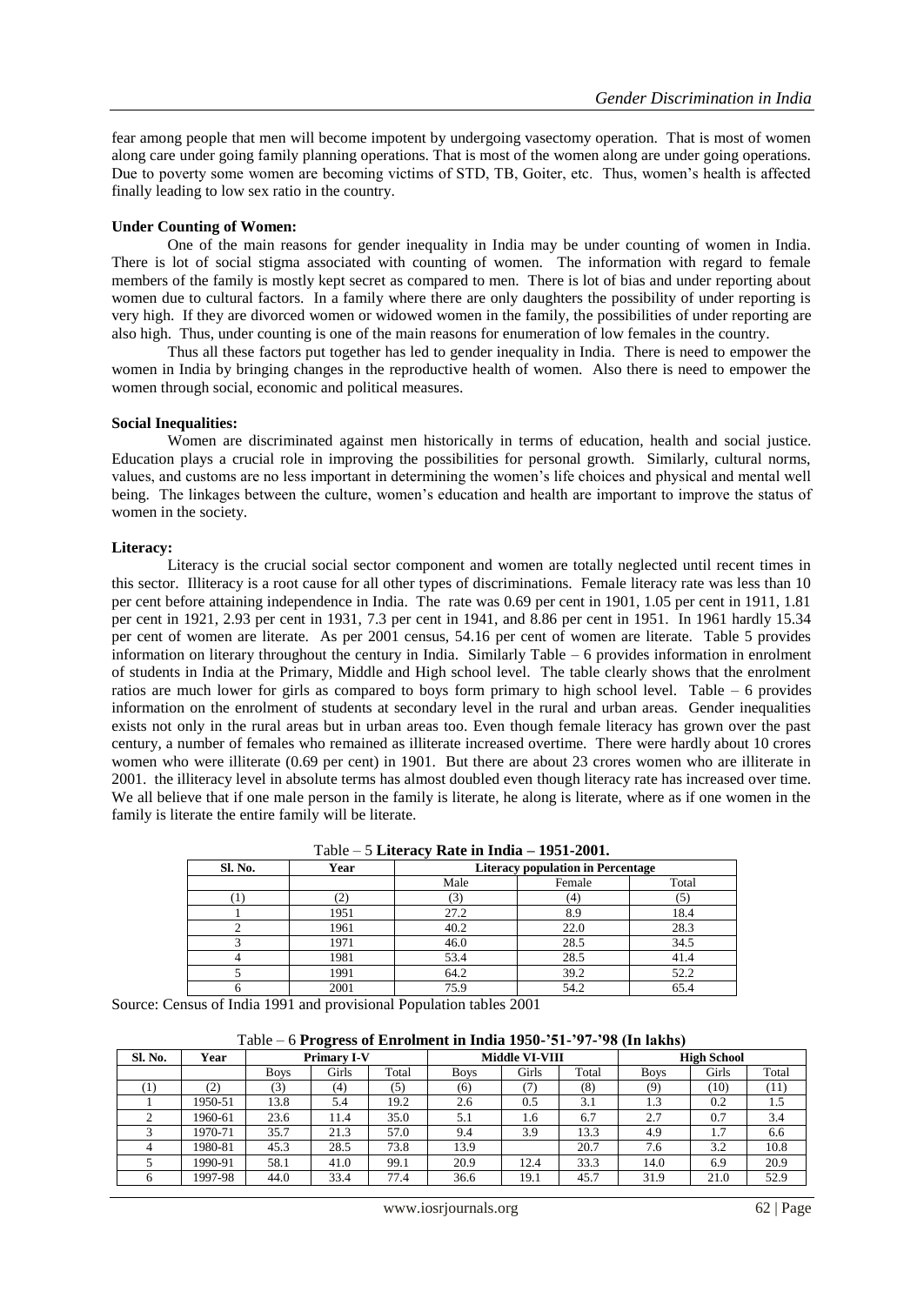Source: Fourth World Conference a Women, being 1995.

The directive principles of the constitution of India exhorts the state to endeavor to provide free and compulsory education to all the children upto age 14. the state was directed to achieve such an objective by 1960, but four decades later the situation continues to be dismal with nearly 50 per cent or 10 crores children (6- 14 years) mostly are out of schools. The 83rd amendment bill fulfills the need for more compelling and stringent action on the part of the Government. Compulsory primary education has remained as an unattainable goal. Since elementary education is a concurrent subject, the major responsibility for achieving universal education lies with State Governments.

| <b>Sl. No.</b> | Year                     | <b>Rural Percentage</b> |       |       |             | <b>Urban Percentage</b> |       |
|----------------|--------------------------|-------------------------|-------|-------|-------------|-------------------------|-------|
|                |                          | <b>Boys</b>             | Girls | Total | <b>Boys</b> | Girls                   | Total |
|                | ∠                        |                         | (4)   |       | (6)         |                         | (8)   |
|                | 1961                     | 9.25                    | 2.47  | 1.72  | 22.25       | 14.51                   | 37.76 |
|                | 1971                     | 22.43                   | 8.77  | 31.20 | 32.80       | 24.82                   | 57.62 |
|                | 1981                     | 23.75                   | 10.85 | 34.60 | 32.10       | 26.43                   | 58.63 |
| $\sim$         | $\overline{\phantom{a}}$ |                         |       |       |             |                         |       |

| Table - 7 Enrolment at Secondary Level Education Rural and Urban Gender wise Differences |  |  |
|------------------------------------------------------------------------------------------|--|--|
|------------------------------------------------------------------------------------------|--|--|

Source: Census Report.

Articles 15 of the constitution prohibits any discrimination on ground of sex. In 1958 Government of India appointed a committee on women"s education in order to recommend special measures to bridge the gap between boys and girls at the primary and secondary levels. The national policy on education 1968 also laid emphasis on removal disparities in education opportunities to women. Education of women can be affective tool for women"s empowerment. The draft national policy for empowerment of women envisized that measures will be taken to eliminate discrimination eradicate illiteracy, increase enrolment and retention rates and improve quality of education among women. There is need to implement measures to develop educational standards, taught the basics of primary health care, environmental sanitation use of safe drinking water and reproductive health care. There is every need to built positive attitudes among women. Separate schools, colleges, and other higher education institutions may be started exclusively for women, for educational purposes. These measures will help to increase literacy and education among women in the country.

# **V. Women and work participation :**

In the west before industrial revolution the roles of men and women are well defined as man for plough and the women for the hearth. But, today situation has changed and many women gainful employment, though men have not taken house keeping. The roles and status of individuals affects the demographic situations.

As per ILO report women constitute roughly 50 per cent of the total population, 33 per cent of labour force and perform 66.6 per cent of total work hours. They earn only 10 per cent of total income and less than 1 per cent of world"s property. Lack of owner ship rights insecurity in employment, under employment; extended hours of work are the common sticks characters of the Indian women. Most of the Indian women are engaged in domestic work mostly non-remunerative in nature. They work in organized sector and paid very less. Table - 8 provides information on women working in the organized sector in India during 1971-91. The table shows that there exists clear discrimination in employment of men and women both in public and private sectors during 1971-91. As compared public sector, private sector provides better employment opportunities in India.

|                     |      | ------                         |        |                                 | $\ldots$ can $\ldots$ $\ldots$ such that $\ldots$ is the set of $\ldots$ |              |                  |
|---------------------|------|--------------------------------|--------|---------------------------------|--------------------------------------------------------------------------|--------------|------------------|
| SI.<br>No.          | Year | <b>Public</b><br><b>Sector</b> |        | <b>Private</b><br><b>Sector</b> |                                                                          | <b>Total</b> |                  |
|                     |      | Male                           | Female | Male                            | Female                                                                   | Male         | Female           |
| $\scriptstyle{(1)}$ | (2)  | (3)                            | (4)    | (5)                             | (6)                                                                      |              | $\left(8\right)$ |
|                     | 1971 | 98.9                           | 8.6    | 56.8                            | 10.8                                                                     | 155.6        | 19.3             |
|                     |      | (92.0)                         | (8.0)  | (84.0)                          | (84.0)                                                                   | (89.0)       | (11.0)           |
| $\overline{c}$      | 1981 | 139.8                          | 14.9   | 61.0                            | 12.9                                                                     | 200.5        | 27.93            |
|                     |      | (90.3)                         | (9.7)  | (82.5)                          | (17.5)                                                                   | (87.8)       | (12.2)           |
| 3                   | 1991 | 167.1                          | 23.4   | 62.4                            | 14.3                                                                     | 229.5        | 37.8             |
|                     |      | (87.7)                         | (12.3) | (81.3)                          | (18.7)                                                                   | (85.9)       | (14.1)           |

Table – 8 **Women in Organized Sector in India**

Source:DGE & Ministry of Labour, Govt. of India, (Figures in Parenthesis represents Percentages.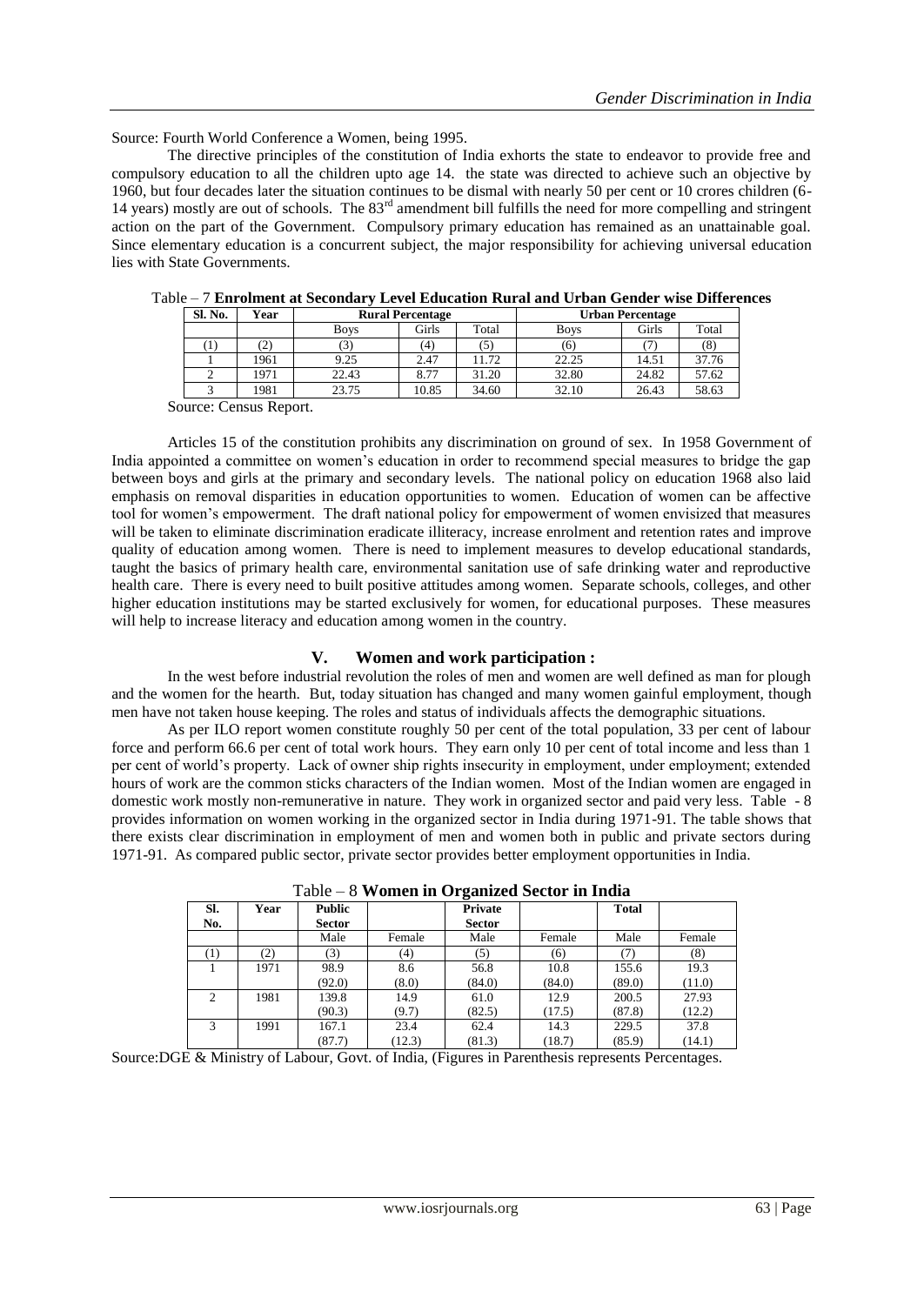| Sl. No.        | Year | Category | Percentage |      |        |  |
|----------------|------|----------|------------|------|--------|--|
|                |      |          | Total      | Male | Female |  |
| (1)            | (2)  | (3)      | (4)        | (5)  | (6)    |  |
|                |      | Total    | 34.2       | 52.7 | 14.2   |  |
| 1              | 1971 | Rural    | 35.3       | 53.8 | 15.9   |  |
|                |      | Urban    | 29.6       | 48.9 | 7.2    |  |
|                |      | Total    | 36.7       | 52.6 | 19.7   |  |
| $\overline{2}$ | 1981 | Rural    | 38.8       | 53.8 | 23.1   |  |
|                |      | Urban    | 30.0       | 49.1 | 8.3    |  |
|                |      | Total    | 37.7       | 51.6 | 22.3   |  |
| 3              | 1991 | Rural    | 40.2       | 52.5 | 26.8   |  |
|                |      | Urban    | 30.4       | 49.0 | 9.2    |  |
|                |      | Total    | 39.2       | 51.9 | 25.7   |  |
| 4              | 2001 | Rural    | 42.0       | 52.4 | 31.0   |  |
|                |      | Urban    | 32.0       | 50.9 | 11.6   |  |

Table – 9 Work Participation Rate in India – 1971-91

Source: Census of India - 1991.

Table – 9 provides information on work participation rates in India, during 1971-2001 both in the rural and urban areas. The table reveals that there exist, clear discrimination in work participation rates between males and females. The female participation rates are much lower as compared to males. It is also observed that women are the comparatively greater losers of changing technologies. The issue of women work and child care are widely debated. There is strong relationship between women"s health we need to consider the totality of women"s work, whether paid or unpaid or working in the organized or unorganized sectors.

# **VI. Women and Political Participation:**

The universal declaration of human rights declares that every one has the right to take part in the government of his or her country. The United Nations Economic and social Commission endorsed a target of 30 per cent of women at all levels of decision-making by 1995. It has been rightly remarked that although the recent years have witnessed an increase in the female voters changes in the voter participation did not change. The women who are going to participate did not improve. Globally women constitute 10 per cent of legislative bodies and less in parliament positions. In India the 1996 Lok Sabha has only 5.9 per cent of women (32 out of 544) and out of the total contestants only 2.9 per cent were women. Political empowerment of women does not imply just a right to vote but to discuss. In recent years there have been increased participation of women at lower centers of decision-making.

| Sl. No.        | <b>Indicator</b>                               | India | <b>Low Human</b><br><b>Development</b><br><b>Economics</b> | <b>All Developing</b><br><b>Countries</b> | <b>South Asia</b> |
|----------------|------------------------------------------------|-------|------------------------------------------------------------|-------------------------------------------|-------------------|
| (1)            | (2)                                            | (3)   | (4)                                                        | (5)                                       | (6)               |
|                | Seats in<br>Parliament % age<br>of women       | 7.3   | 7.2                                                        | 12.7                                      | 6.9               |
| $\mathfrak{D}$ | Administrators &<br>Managers % age<br>of Women | 2.3   | 3.5                                                        | 10.0                                      | 2.9               |
| 3              | Professionals &<br>Technical<br>Workers % age  | 20.5  | 21.1                                                       | 36.7                                      | 21.3              |
| 4              | <b>GEM Value</b>                               | 0.228 | 0.223                                                      | 0.367                                     | 0.231             |

Table – 10 **Gender Empowerment Measure – 1997**

The 73 and 74 constitutional amendments of India introduced reservation of the one third of the seats for women in Panchayati and Municipal bodies is good example of women political empowerment at the grass root level. The proposal of constitution amendment for one-third reservation of seats for women in parliament and state assemblies will be feather in the cap democratic setup.

# **VII. Summary and Conclusion:**

The paper has broadly discussed the issue of gender inequality, women empowerment and reproductive health among women in India. The measures under taken by the international and national organizations to improve the status of women in India were discussed at length. There is a good correlation between gender inequality and reproductive health of women.